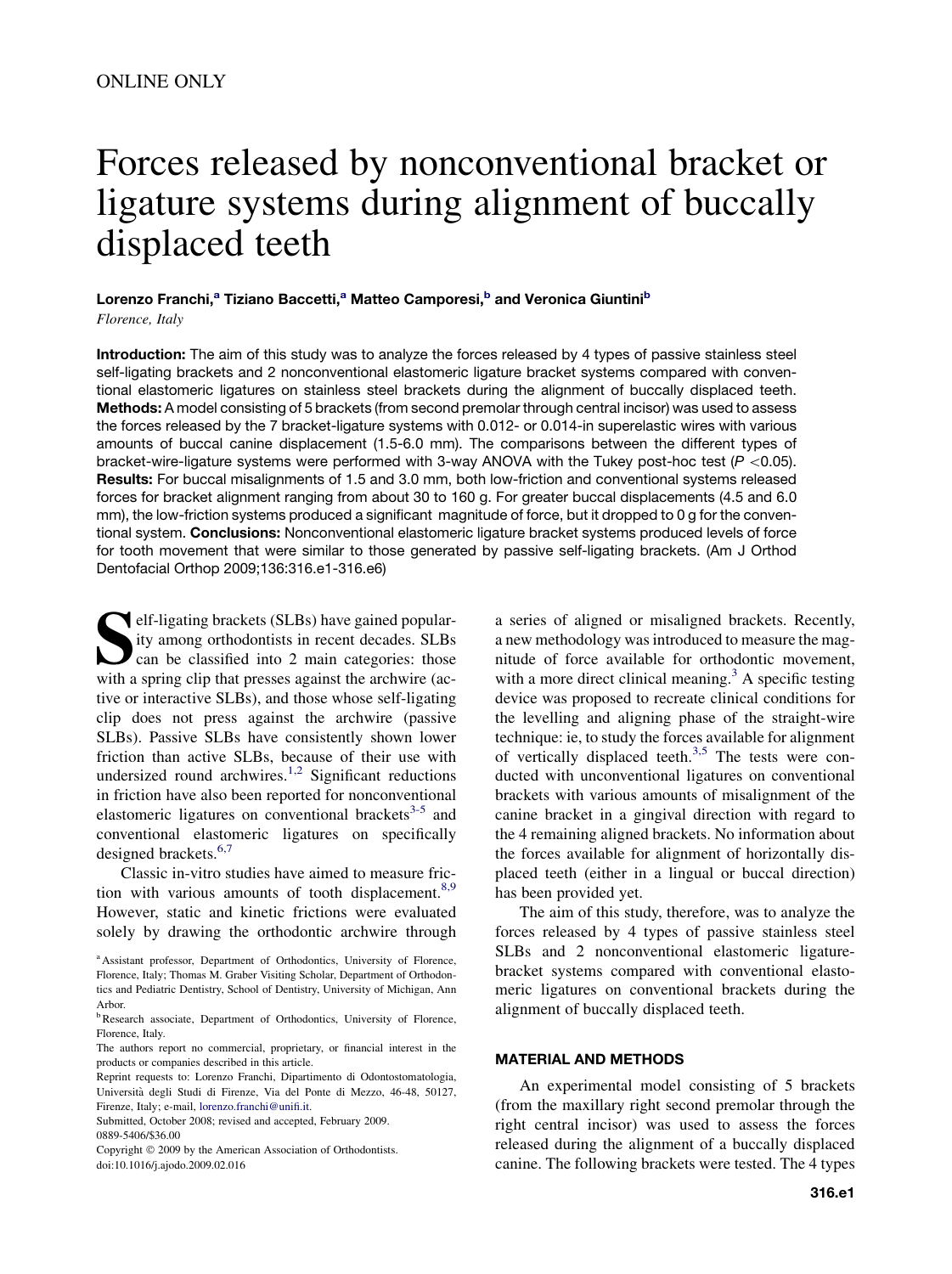

Fig 1. A, Experimental in-vitro model with buccal misalignment of the canine bracket (Opal); B, close-up view with a canine bracket (Carriere) welded to the movable bar.

of passive SLBs were Carriere (Ortho Organizers, Carlsbad, Calif), Damon 3 MX (SDS Ormco, Orange, Calif), SmartClip (3M Unitek, Monrovia, Calif), and Opal-M (Ultradent Products, South Jordan, Utah). The conventional stainless steel brackets were Logic Line (Leone Orthodontic Products, Sesto Fiorentino, Firenze, Italy) and Synergy (Rocky Mountain Orthodontics, Denver, Colo). All brackets had a 0.022-in slot. The interbracket distance was set at 8.5 mm. The brackets were bonded onto an acrylic block with light-cured orthodontic adhesive (Leone Orthodontic Products), with the exception of the canine bracket that was laser-welded to a moveable bar (Fig 1). This bar was connected to a testing machine (model 4301, Instron, Canton, Mass) crosshead. A groove in the acrylic block accommodated the bar when all brackets were aligned. A section of 0.0215  $\times$ 0.028-in stainless steel wire was used to align the brackets before they were fixed onto the acrylic block.

For the ligation systems on the other 2 brackets, either nonconventional elastomeric ligatures (Slide, Leone Orthodontic Products) or conventional elastomeric ligatures (silver minimodules, Leone Orthodontic Products) were applied on conventional stainless steel brackets. Specific elastomeric ligatures (Synergy low-friction white opaque ligatures, Rocky Mountain Orthodontics) with the zero-friction ligating option were used for the Synergy brackets. Thus, 7 bracket-ligature combinations were tested: 4 passive SLBs, Synergy brackets with Synergy low-friction ligatures, conventional stainless steel brackets with Slide ligatures, and conventional stainless steel brackets with conventional elastomeric ligatures.

Two sizes of round superelastic wires (Memoria, Leone Orthodontic Products) were tested: 0.012 and 0.014 in. The wires were austenitic nickel-titanium (NiTi) alloy with a temperature transitional range below room temperature.<sup>[10](#page-5-0)</sup> When used, new elastomeric ligatures were placed in a conventional manner (figure-O pattern) immediately before each test run, to prevent ligature force decay. The testing machine with a load cell of 10 N was initially used to create 4 amounts of buccal displacement of the canine bracket (canine misalignment): 1.5, 3.0, 4.5, and 6.0 mm of misalignment. Then the moveable bar with the canine bracket was released, and this allowed recording the peak forces produced during 60 seconds of testing for the bracketwire-ligature combinations. These forces could be considered the forces available for bracket alignment.

The forces released by each bracket-wire-ligature combination at the 4 amounts of horizontal canine misalignment were tested 20 times with new wires and ligatures on each occasion. A total of 1120 tests (160 tests for each bracket-wire-ligature combination) were carried out. All tests were performed under dry conditions and at room temperature ( $20^{\circ}$ C  $\pm$  2°C).

## Statistical analysis

Three-way analysis of variance (ANOVA) was used to evaluate the effects of the variables (bracket-ligature combination, wire size, and amount of canine buccal misalignment) on the forces released during the experiment. The analysis of standardized residuals showed normal distribution of the data. Statistical between-group comparisons were performed with the Tukey post-hoc test. The level of significance was set at  $P \le 0.05$ . All statistical computations were performed with statistical software (JMP 7, SAS Institute, Cary, NC).

# RESULTS

The 3-way ANOVA showed that the 3 variables (bracket-ligature combination, wire size, and amount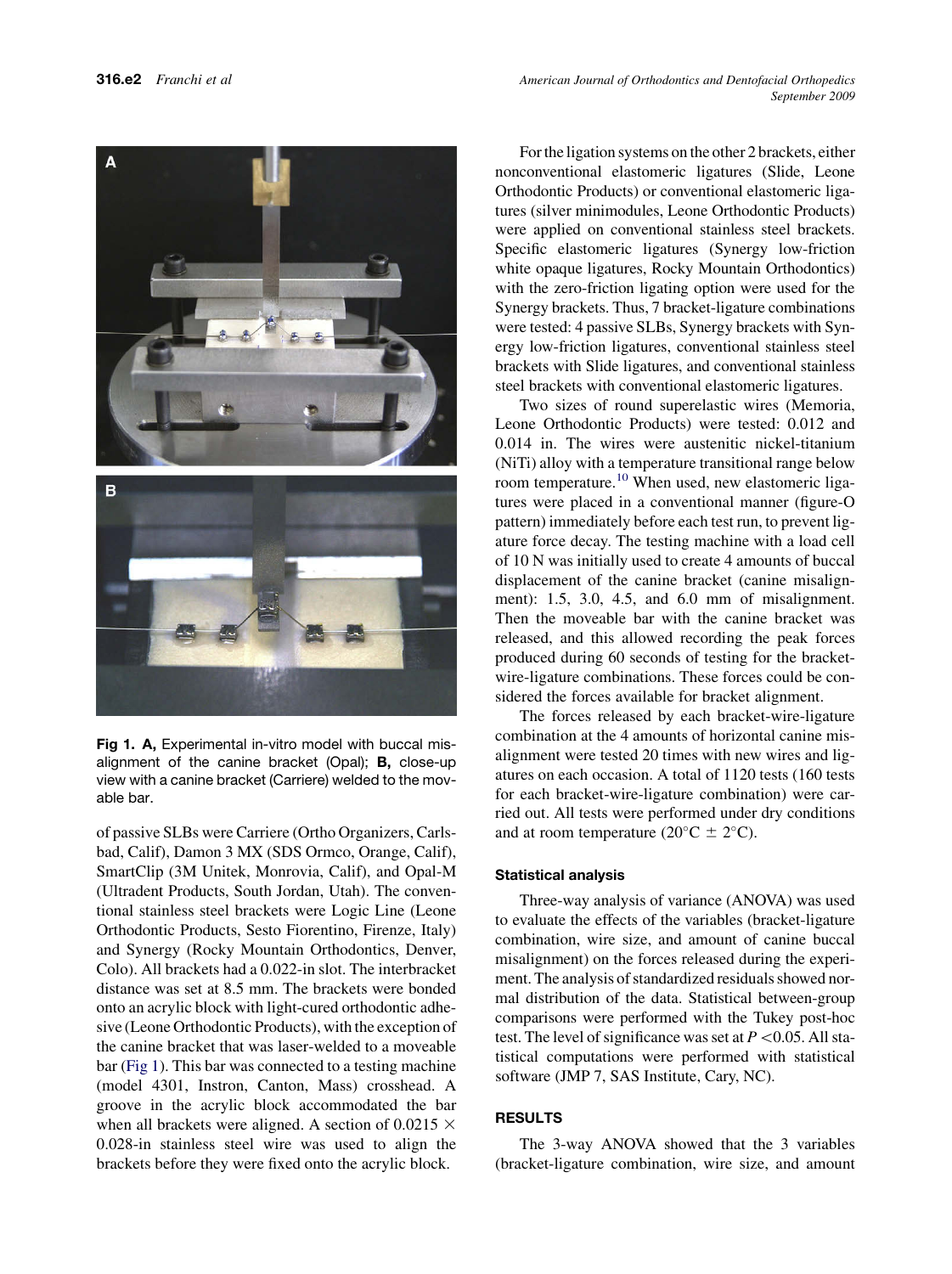of canine buccal misalignment) affected the results significantly (Table I). The results of the post-hoc statistical comparisons on the forces released by the different bracket-wire-ligature combinations with various amounts of canine buccal displacement are shown in [Tables II](#page-3-0) and [III.](#page-4-0)

With both the 0.012- and 0.014-in superelastic NiTi wires, all low-friction systems (passive SLBs, Synergy brackets with Synergy low-friction ligatures, and conventional stainless steel brackets with Slide ligatures) produced significantly greater forces for tooth movement than the conventional system (conventional elastomeric ligatures on conventional stainless steel brackets) at all amounts of canine buccal misalignment [\(Table III](#page-4-0)). The only exceptions were at 1.5 mm of canine displacement: the conventional system developed significantly greater force than the low-friction systems for both arch sizes, and, at 3.0 mm of canine misalignment, the force generated by the Slide ligatures on conventional brackets with the 0.012-in wire was not significantly different from the conventional system.

The low-friction systems showed a general tendency to increased magnitude of force released from 1.5 to 4.5 mm, with a relative decrease at 6.0 mm of canine displacement. From 3.0 through 6.0 mm of canine misalignment, the magnitude of force released by the conventional system decreased dramatically from 79.9 and 118.7 g at 3.0 mm of canine misalignment (with the  $0.012$ - and  $0.014$ -in wires, respectively) to 0 g at 4.5 and 6.0 mm of canine misalignment with both types of superelastic NiTi wires.

## **DISCUSSION**

We evaluated in vitro the forces released by superelastic NiTi wires during alignment of a buccally displaced tooth with 6 low-friction systems (4 passive SLBs, Synergy brackets with Synergy low-friction ligatures, and conventional stainless steel brackets with Slide ligatures) vs a conventional system (conventional elastomeric ligatures on conventional stainless steel brackets).

The magnitude of force released by the low-friction and conventional systems with the 0.012-in wire was smaller than with the 0.014-in wire. This confirmed the findings of a previous similar in-vitro study on the effects of tooth misalignment in an apical position. $5$  The bracket-ligature combination also affected the outcomes significantly. Low-friction combinations produced greater forces than the conventional combination, with the exception of the 1.5-mm canine buccal displacement. For this amount of displacement, the conventional

| Summary of fit         |                |             |          |  |  |  |  |  |  |
|------------------------|----------------|-------------|----------|--|--|--|--|--|--|
| $R^2$                  |                | 0.986563    |          |  |  |  |  |  |  |
| $R^2$ adjusted         |                | 0.985869    |          |  |  |  |  |  |  |
| Root-mean-square error |                | 4.789425    |          |  |  |  |  |  |  |
| Mean of response       |                | 90.07556    |          |  |  |  |  |  |  |
| <b>Observations</b>    |                | 1120        |          |  |  |  |  |  |  |
| <b>ANOVA</b>           |                |             |          |  |  |  |  |  |  |
| Source                 | Sum of squares | Mean square | F ratio  |  |  |  |  |  |  |
| Model                  | 1791995.3      | 32581.7     | 1420.390 |  |  |  |  |  |  |
| Error                  | 24406.7        | 22.9        | P        |  |  |  |  |  |  |
| Total                  | 1816402.0      |             | < 0.0001 |  |  |  |  |  |  |
| <b>Effect</b> tests    |                |             |          |  |  |  |  |  |  |
| Source                 | Sum of squares | F ratio     | P        |  |  |  |  |  |  |
| Wire size (WS)         | 278462.73      | 12139.49    | < 0.0001 |  |  |  |  |  |  |
| Bracket-ligature       | 329483.69      | 2393.955    | < 0.0001 |  |  |  |  |  |  |
| combination (B-L)      |                |             |          |  |  |  |  |  |  |
| Amount of canine       | 475589.18      | 6911.050    | < 0.0001 |  |  |  |  |  |  |
| misalignment (CM)      |                |             |          |  |  |  |  |  |  |
| $WS*B-I.$              | 15231.96       | 110.6720    | < 0.0001 |  |  |  |  |  |  |
| Summary of fit         |                |             |          |  |  |  |  |  |  |
| WS*CM                  | 33391.71       | 485.2335    | < 0.0001 |  |  |  |  |  |  |
| $B-L*CM$               | 618645.26      | 1498.313    | < 0.0001 |  |  |  |  |  |  |
| WS*B/L*CM              | 41190.77       | 99.7610     | < 0.0001 |  |  |  |  |  |  |
|                        |                |             |          |  |  |  |  |  |  |

system actually produced greater forces for tooth movement than the low-friction systems.

Along with the increase in the amount of buccal tooth displacement, significant differences between low-friction and conventional systems became exaggerated: at 4.5 and 6.0 mm of displacement, the magnitude of force released by the conventional system was 0 g, whereas in most instances it was over 100 g for the low-friction combinations. With increased buccal misalignment, the force exerted on the wire by the conventional elastomeric ligatures of the adjacent teeth tends to counteract the spring-back force of the wire available for tooth alignment. Previous in-vitro studies had already indicated that a null magnitude of force for alignment is released by the conventional system when misalignment (apical) either equals or is greater than 4.5 mm. $^{3,5}$  $^{3,5}$  $^{3,5}$  Moreover, in this study, in agreement with a previous one, $5 \times$  edemonstrated that nonconventional elastomeric ligature-bracket systems (Synergy brackets with Synergy low-friction ligatures, and conventional stainless steel brackets with Slide ligatures) produced significant forces for tooth movement; thus, these systems might be valid alternatives to passive SLBs during leveling and aligning of displaced teeth.

In addition to the assessment of the outcomes based on statistical significance, the data reported here should be interpreted also in terms of clinical consequences. In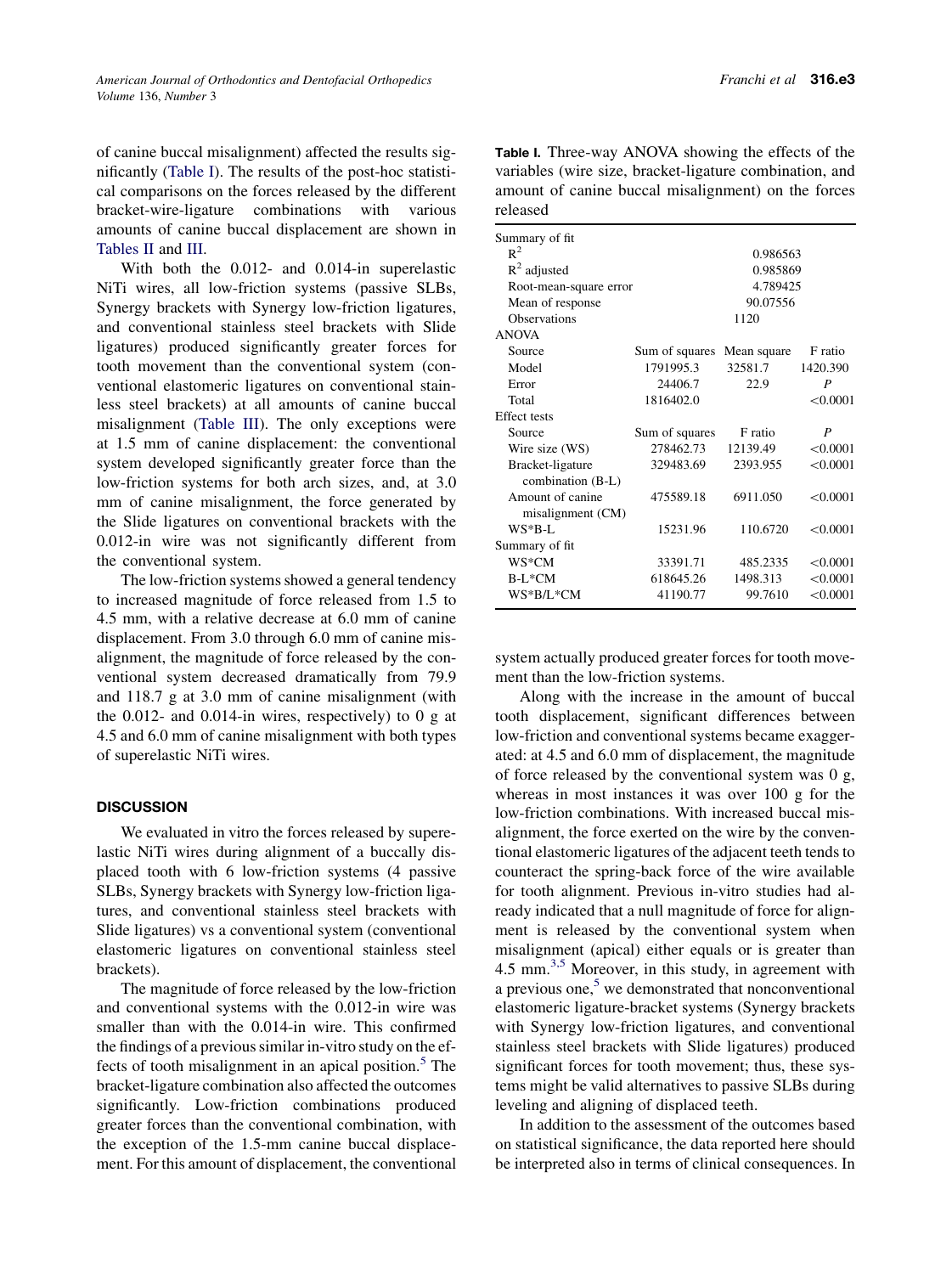\*Left number is wire size: 0, 0.012 in, and 1, 0.014 in. Middle number is bracket-ligature combination: 0, Carriere; 1, Damon 3MX; 2, SmartClip; 3, Synergy brackets with Synergy low-friction ligatures; 4, Opal; 5, Logic Line brackets with Slide ligatures; and 6, Logic Line brackets with conventional elastomeric ligatures. Right number is amount of canine misalignment: 0, 1.5 mm; 1, 3.0 mm; 2, 4.5 mm; and 3, 6.0 mm. Combinations that are not connected by the same letter or character are significantly different (Tukey test,  $P \le 0.05$ ).

 $0,2,0$   $Y$  50.3528  $0,4,0$   $Z$   $34.5321$ 0,1,0  $Z$  33.7623  $0.5,0$  [ 27.3127  $1,6,3 \qquad \qquad -3.908e^{-14}$ 0,6,3  $\sim$  -5.329e-14 0,6,2  $\qquad \qquad \frac{1.03e-13}{1.03e-13}$  $1,6,2 \qquad -1.172e-13$ 

| $\mathfrak{m}$ ) variables |   |              |             |             |             |             |           |   |             |           |         |        |                  |                        |               |              |   |           |   |                |           |                           |   |             |             |                      |
|----------------------------|---|--------------|-------------|-------------|-------------|-------------|-----------|---|-------------|-----------|---------|--------|------------------|------------------------|---------------|--------------|---|-----------|---|----------------|-----------|---------------------------|---|-------------|-------------|----------------------|
| Variables*                 |   |              |             |             |             |             |           |   |             |           |         |        |                  |                        |               |              |   |           |   |                |           |                           |   |             |             | Least squares mean   |
| 1,2,1                      | A |              |             |             |             |             |           |   |             |           |         |        |                  |                        |               |              |   |           |   |                |           |                           |   |             |             | 158.3441             |
| 1, 1, 1                    | A |              |             |             |             |             |           |   |             |           |         |        |                  |                        |               |              |   |           |   |                |           |                           |   |             |             | 157.1613             |
| 1,3,1                      |   | B            |             |             |             |             |           |   |             |           |         |        |                  |                        |               |              |   |           |   |                |           |                           |   |             |             | 148.4734             |
| 1,0,2                      |   | B            |             |             |             |             |           |   |             |           |         |        |                  |                        |               |              |   |           |   |                |           |                           |   |             |             | 146.3066             |
| 1,5,2                      |   | $\, {\bf B}$ |             |             |             |             |           |   |             |           |         |        |                  |                        |               |              |   |           |   |                |           |                           |   |             |             | 145.8324             |
| 1,0,1                      |   |              | C           |             |             |             |           |   |             |           |         |        |                  |                        |               |              |   |           |   |                |           |                           |   |             |             | 139.0004             |
| 1,4,2                      |   |              | $\mathbf C$ | $\mathbf D$ |             |             |           |   |             |           |         |        |                  |                        |               |              |   |           |   |                |           |                           |   |             |             | 136.5531             |
| 1, 5, 1                    |   |              |             | $\mathbf D$ | $\mathbf E$ |             |           |   |             |           |         |        |                  |                        |               |              |   |           |   |                |           |                           |   |             |             | 131.4495             |
| 1,4,1                      |   |              |             |             | $\mathbf E$ | $\mathbf F$ |           |   |             |           |         |        |                  |                        |               |              |   |           |   |                |           |                           |   |             |             | 127.6460             |
| 1,3,2                      |   |              |             |             | E           | $\mathbf F$ | ${\bf G}$ |   |             |           |         |        |                  |                        |               |              |   |           |   |                |           |                           |   |             |             | 126.7742             |
| 1, 1, 2                    |   |              |             |             |             | $\mathbf F$ | G         | H |             |           |         |        |                  |                        |               |              |   |           |   |                |           |                           |   |             |             | 123.5825             |
| 1,2,2                      |   |              |             |             |             | $\mathbf F$ | ${\bf G}$ | H |             |           |         |        |                  |                        |               |              |   |           |   |                |           |                           |   |             |             | 122.6087             |
| 1,4,3                      |   |              |             |             |             |             | G         | H | $\mathbf I$ |           |         |        |                  |                        |               |              |   |           |   |                |           |                           |   |             |             | 121.1964             |
| 1,6,0                      |   |              |             |             |             |             | G         | H | $\bf I$     |           |         |        |                  |                        |               |              |   |           |   |                |           |                           |   |             |             | 121.0843             |
| 1,6,1                      |   |              |             |             |             |             |           | H | $\rm I$     | J         |         |        |                  |                        |               |              |   |           |   |                |           |                           |   |             |             | 118.6676             |
| 1,0,3                      |   |              |             |             |             |             |           | H | $\bf I$     | ${\bf J}$ |         |        |                  |                        |               |              |   |           |   |                |           |                           |   |             |             | 117.8671             |
| 1,3,3                      |   |              |             |             |             |             |           |   | $\bf I$     | ${\bf J}$ | $\rm K$ |        |                  |                        |               |              |   |           |   |                |           |                           |   |             |             | 115.9932             |
| 0, 3, 2                    |   |              |             |             |             |             |           |   |             | ${\bf J}$ | $\bf K$ |        |                  |                        |               |              |   |           |   |                |           |                           |   |             |             | 114.3903             |
| 0,3,3                      |   |              |             |             |             |             |           |   |             | ${\bf J}$ | $\bf K$ |        |                  |                        |               |              |   |           |   |                |           |                           |   |             |             | 113.1255             |
| 1,5,3                      |   |              |             |             |             |             |           |   |             |           | K       | L      |                  |                        |               |              |   |           |   |                |           |                           |   |             |             | 110.7037             |
| 1,1,3                      |   |              |             |             |             |             |           |   |             |           |         | L      | M                |                        |               |              |   |           |   |                |           |                           |   |             |             | 105.7123             |
| 1,2,3                      |   |              |             |             |             |             |           |   |             |           |         | L<br>L | $\mathbf M$<br>M | N                      |               |              |   |           |   |                |           |                           |   |             |             | 104.8812             |
| 0,0,2                      |   |              |             |             |             |             |           |   |             |           |         | L      | M                | ${\bf N}$<br>${\bf N}$ |               |              |   |           |   |                |           |                           |   |             |             | 104.8275<br>104.6110 |
| 0,2,2                      |   |              |             |             |             |             |           |   |             |           |         |        | M                | ${\bf N}$              |               |              |   |           |   |                |           |                           |   |             |             | 102.0669             |
| 0,4,2<br>0,1,2             |   |              |             |             |             |             |           |   |             |           |         |        | M                | N                      | $\mathcal{O}$ |              |   |           |   |                |           |                           |   |             |             | 100.8585             |
| 0, 2, 1                    |   |              |             |             |             |             |           |   |             |           |         |        |                  | $\mathbf N$            | $\mathbf O$   |              |   |           |   |                |           |                           |   |             |             | 99.3698              |
| 0,3,1                      |   |              |             |             |             |             |           |   |             |           |         |        |                  |                        | $\mathbf O$   | ${\bf P}$    |   |           |   |                |           |                           |   |             |             | 95.7753              |
| 0, 0, 1                    |   |              |             |             |             |             |           |   |             |           |         |        |                  |                        | $\mathbf O$   | ${\bf P}$    | Q |           |   |                |           |                           |   |             |             | 95.0156              |
| 0,4,1                      |   |              |             |             |             |             |           |   |             |           |         |        |                  |                        |               | $\, {\bf P}$ | Q | ${\bf R}$ |   |                |           |                           |   |             |             | 89.9477              |
| 0, 5, 2                    |   |              |             |             |             |             |           |   |             |           |         |        |                  |                        |               |              | Q | ${\bf R}$ |   |                |           |                           |   |             |             | 89.5042              |
| 0,1,1                      |   |              |             |             |             |             |           |   |             |           |         |        |                  |                        |               |              |   | ${\bf R}$ |   |                |           |                           |   |             |             | 88.2754              |
| 0,4,3                      |   |              |             |             |             |             |           |   |             |           |         |        |                  |                        |               |              |   | ${\bf R}$ | S |                |           |                           |   |             |             | 86.9804              |
| 0,1,3                      |   |              |             |             |             |             |           |   |             |           |         |        |                  |                        |               |              |   |           | S | $\mathbf T$    |           |                           |   |             |             | 80.9030              |
| 0,0,3                      |   |              |             |             |             |             |           |   |             |           |         |        |                  |                        |               |              |   |           |   | T              |           |                           |   |             |             | 80.1892              |
| 0,6,1                      |   |              |             |             |             |             |           |   |             |           |         |        |                  |                        |               |              |   |           |   | $\overline{T}$ |           |                           |   |             |             | 79.9037              |
| 0, 5, 1                    |   |              |             |             |             |             |           |   |             |           |         |        |                  |                        |               |              |   |           |   | $\mathbf T$    |           |                           |   |             |             | 79.6437              |
| 0,6,0                      |   |              |             |             |             |             |           |   |             |           |         |        |                  |                        |               |              |   |           |   | T              | U         |                           |   |             |             | 76.3449              |
| 0, 5, 3                    |   |              |             |             |             |             |           |   |             |           |         |        |                  |                        |               |              |   |           |   | $\mathbf T$    | U         | $\mathbf V$               |   |             |             | 74.9174              |
| 1,3,0                      |   |              |             |             |             |             |           |   |             |           |         |        |                  |                        |               |              |   |           |   |                | ${\bf U}$ | $\ensuremath{\mathsf{V}}$ |   |             |             | 72.4497              |
| 1,1,0                      |   |              |             |             |             |             |           |   |             |           |         |        |                  |                        |               |              |   |           |   |                | ${\bf U}$ | $\mathbf V$               |   |             |             | 72.0112              |
| 0,2,3                      |   |              |             |             |             |             |           |   |             |           |         |        |                  |                        |               |              |   |           |   |                |           | V                         |   |             |             | 69.8800              |
| 1,2,0                      |   |              |             |             |             |             |           |   |             |           |         |        |                  |                        |               |              |   |           |   |                |           | V                         |   |             |             | 69.0592              |
| 1,0,0                      |   |              |             |             |             |             |           |   |             |           |         |        |                  |                        |               |              |   |           |   |                |           |                           | W |             |             | 60.7027              |
| 0,0,0                      |   |              |             |             |             |             |           |   |             |           |         |        |                  |                        |               |              |   |           |   |                |           |                           | W | $\mathbf X$ |             | 57.7150              |
| 1,5,0                      |   |              |             |             |             |             |           |   |             |           |         |        |                  |                        |               |              |   |           |   |                |           |                           | W | $\mathbf X$ | $\mathbf Y$ | 55.7215              |
| 1,4,0                      |   |              |             |             |             |             |           |   |             |           |         |        |                  |                        |               |              |   |           |   |                |           |                           |   | $\mathbf X$ | $\mathbf Y$ | 53.8351              |
| 0,3,0                      |   |              |             |             |             |             |           |   |             |           |         |        |                  |                        |               |              |   |           |   |                |           |                           |   |             | Y           | 50.4089              |

<span id="page-3-0"></span>Table II. Statistical comparisons of the forces (least squared mean in grams) released by the different combinations of the 3 variables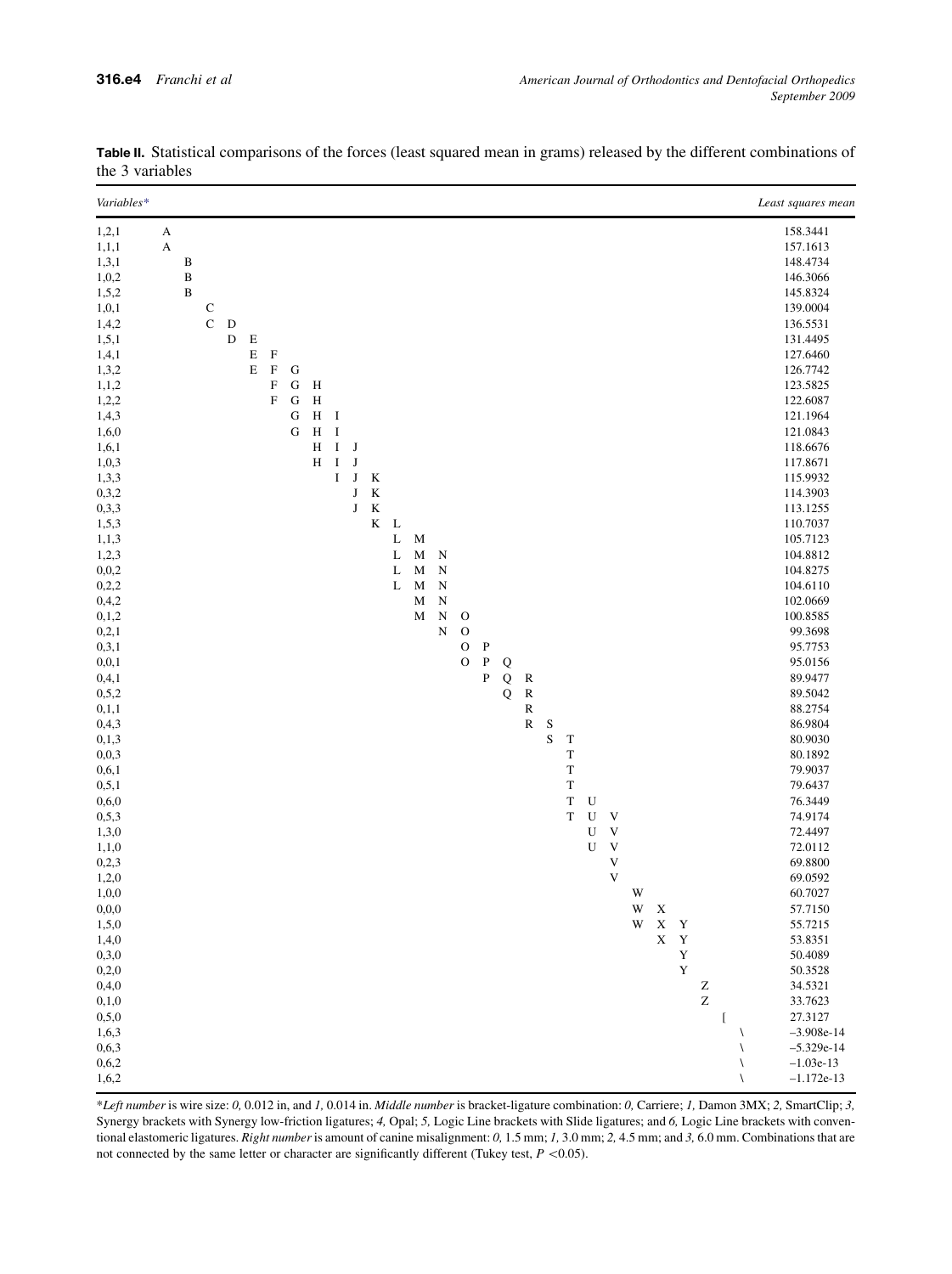|                                  |       |     | Carriere (1) Damon (2) SmartClip (3) Opal (4) Synergy + SLL (5) Logic + Slide (6) Logic + CEL (7) |     |       |     |               |       |     |       |     |       |     | Statistically                     |
|----------------------------------|-------|-----|---------------------------------------------------------------------------------------------------|-----|-------|-----|---------------|-------|-----|-------|-----|-------|-----|-----------------------------------|
|                                  | Mean  | SD. | Mean                                                                                              | SD  | Mean  | SD  | Mean SD       | Mean  | SD  | Mean  | SD  | Mean  | SD  | significant<br>comparisons vs (7) |
| $0.012$ in SENT<br>$1.5$ mm $CM$ | 57.7  | 5.0 | 33.8                                                                                              | 0.7 | 50.4  | 1.3 | 50.4 1.3      | 34.5  | 1.6 | 27.3  | 0.8 | 76.3  | 3.8 | 1,2,3,4,5,6                       |
| $0.012$ in SENT<br>$3.0$ mm $CM$ | 95.0  | 7.9 | 88.3 1.4                                                                                          |     | 99.4  | 5.8 | 95.84.7       | 89.9  | 1.4 | 79.6  | 2.0 | 79.9  | 3.2 | 1,2,3,4,5                         |
| $0.012$ in SENT<br>$4.5$ mm $CM$ | 104.8 |     | 6.2 100.9 8.0                                                                                     |     | 104.6 | 5.1 | 114.4 6.9     | 102.1 | 2.4 | 89.5  | 3.0 | 0.0   | 0.0 | 1,2,3,4,5,6                       |
| $0.012$ in SENT<br>$6.0$ mm $CM$ | 80.2  | 5.8 | 80.9 7.7                                                                                          |     | 69.9  | 4.7 | 113.1 6.7     | 87.0  | 6.7 | 74.9  | 3.6 | 0.0   | 0.0 | 1,2,3,4,5,6                       |
| $0.014$ in SENT<br>$1.5$ mm $CM$ | 60.7  | 2.4 | 72.0 4.3                                                                                          |     | 69.1  | 5.8 | 72.4 5.9      | 53.8  | 1.0 | 55.7  | 2.1 | 121.1 | 0.7 | 1,2,3,4,5,6                       |
| $0.014$ in SENT<br>$3.0$ mm $CM$ | 139.0 | 2.0 | 157.2 4.1                                                                                         |     | 158.3 |     | 4.5 148.5 2.0 | 127.6 | 2.9 | 131.4 | 2.6 | 118.7 | 2.9 | 1,2,3,4,5,6                       |
| $0.014$ in SENT<br>$4.5$ mm $CM$ | 146.3 |     | 6.4 123.6 8.2                                                                                     |     | 122.6 | 7.5 | 126.8 7.4     | 136.6 | 2.9 | 145.8 | 4.9 | 0.0   | 0.0 | 1,2,3,4,5,6                       |
| $0.014$ in SENT<br>$6.0$ mm $CM$ | 117.9 | 5.5 | 105.7                                                                                             | 4.5 | 104.9 | 4.4 | 116.09.9      | 121.2 | 4.0 | 110.7 | 9.4 | 0.0   | 0.0 | 1,2,3,4,5,6                       |

<span id="page-4-0"></span>**Table III.** Comparisons (Tukey test,  $P \le 0.05$ ) between the forces (grams) released by the low-friction systems (Carriere, Damon, SmartClip, Opal, Synergy  $+$  SLL, Logic  $+$  Slide) with respect to the conventional system  $(Logic + CEL)$  with different wire sizes and amounts of canine misalignment

SENT, Superelastic NiTi; CM, canine misalignment; SLL, Synergy low-friction ligatures; CEL, conventional elastomeric ligatures.

this context, they can be compared with observations on the differential effects of low-friction vs conventional systems as derived from clinical observations in vivo. $^{11}$ 

For buccal misalignments of 1.5 and 3.0 mm, all systems (both low-friction and conventional) appeared to be effective in releasing forces for tooth movement from about 30 to 160 g. Conventional systems release greater forces at 1.5 mm of canine misalignment, and the low-friction combinations release significantly greater forces at 3.0 mm of displacement (Fig 2). These findings are similar to those of a recent randomized controlled trial of patients with mandibular incisor crowding. $11$  The authors found no significant difference between low-friction and conventional systems in the alignment of the dental arches. The total irregularity index of the mandibular incisors was between 3.0 and 12.0 mm (this means, on average, from  $\langle 1 \rangle$  mm to  $\langle 3 \rangle$  mm of buccolingual misalignment per tooth in relation to the neighboring teeth in the crowded area).

When the amount of buccal displacement became larger (4.5 and 6.0 mm), the low-friction systems released a significant magnitude of force for tooth movement, but this magnitude dropped to 0 g for the conventional bracket-ligature combination (Fig 2). However, in this study, we did not evaluate the behavior of bracket-ligature systems with time. The decay of the conventional elastomeric ligatures because of their permanence in the oral environment, along



Fig 2. Interaction profile chart showing the forces released by the various bracket-ligature combinations at the 4 amounts of canine misalignment. The data represent the average forces released by 0.012- and 0.014-in NiTi wires.

with changes in temperature, saliva, toothbrushing, and so on, might considerably affect the forces released by the conventional systems with time. Moreover, our findings showed that the various low-friction systems produced the greatest magnitude of forces for tooth movement at 3.0 and 4.5 mm of buccal